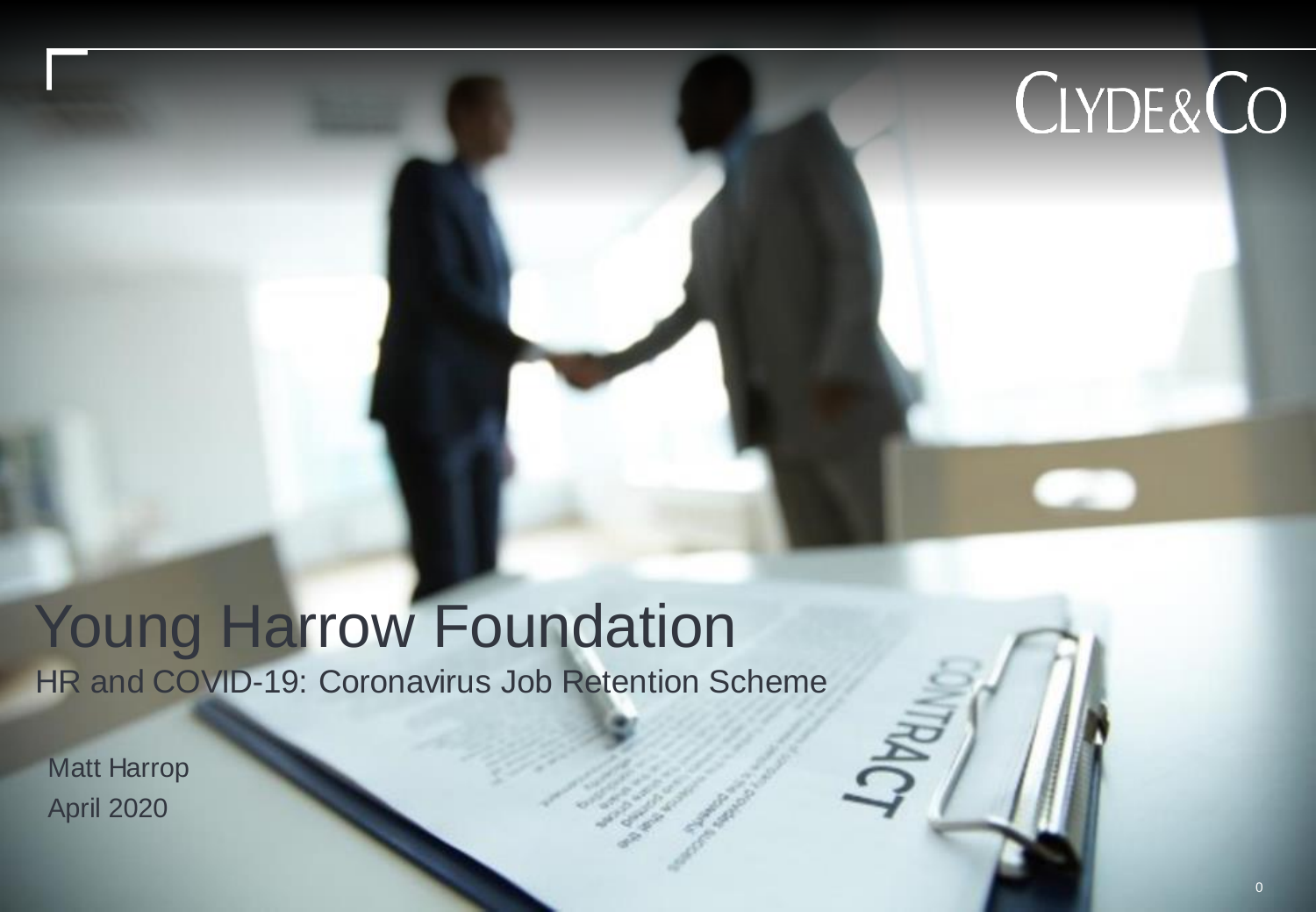#### **Introduction**

•The who/what/when/how/why of the Coronavirus Job Retention Scheme •Tricky issues

1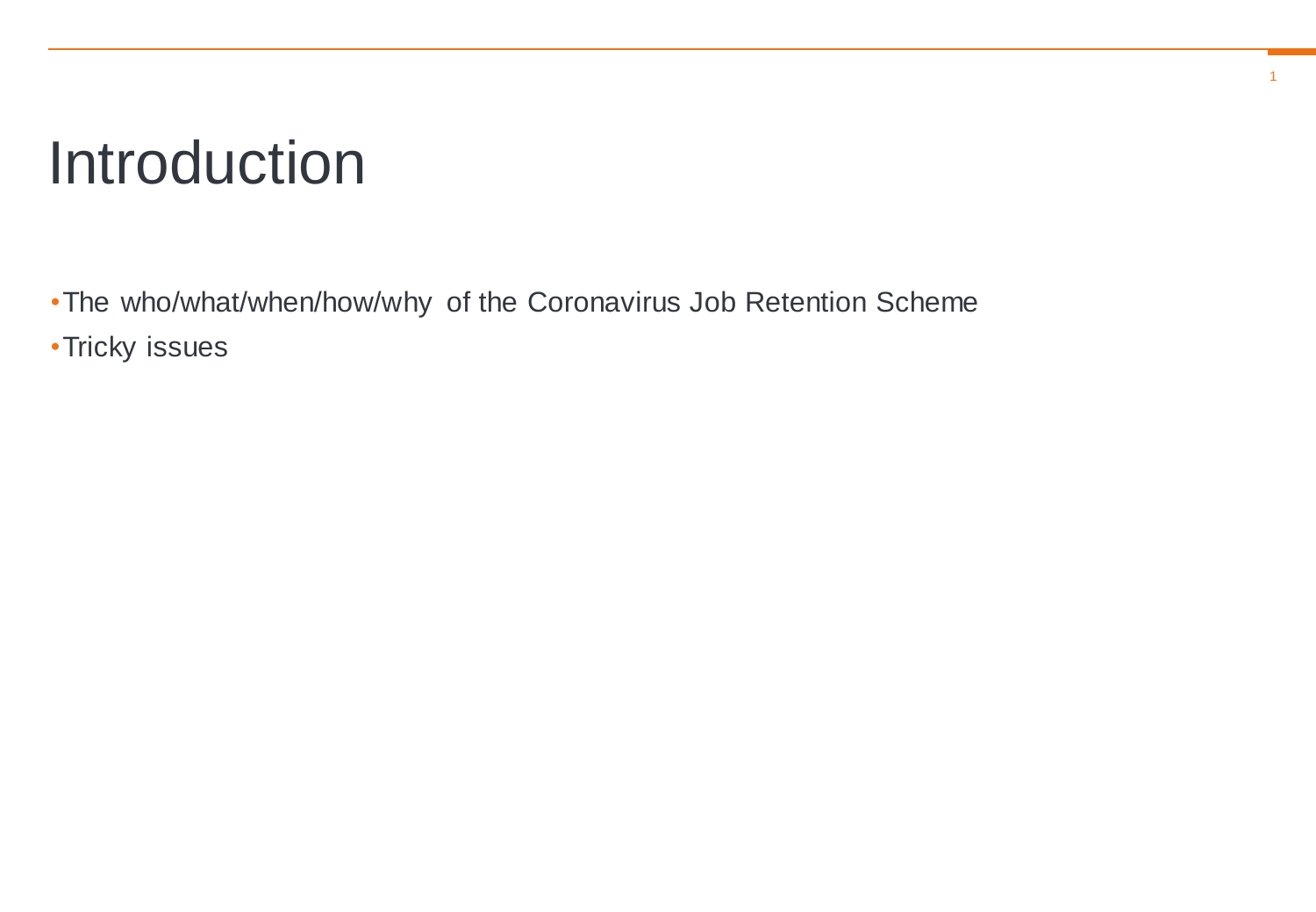•Why?

- -Government support package to assist employers in maintaining stability of their workforces during the coronavirus pandemic
- -Retain employees on payroll without the need for redundancies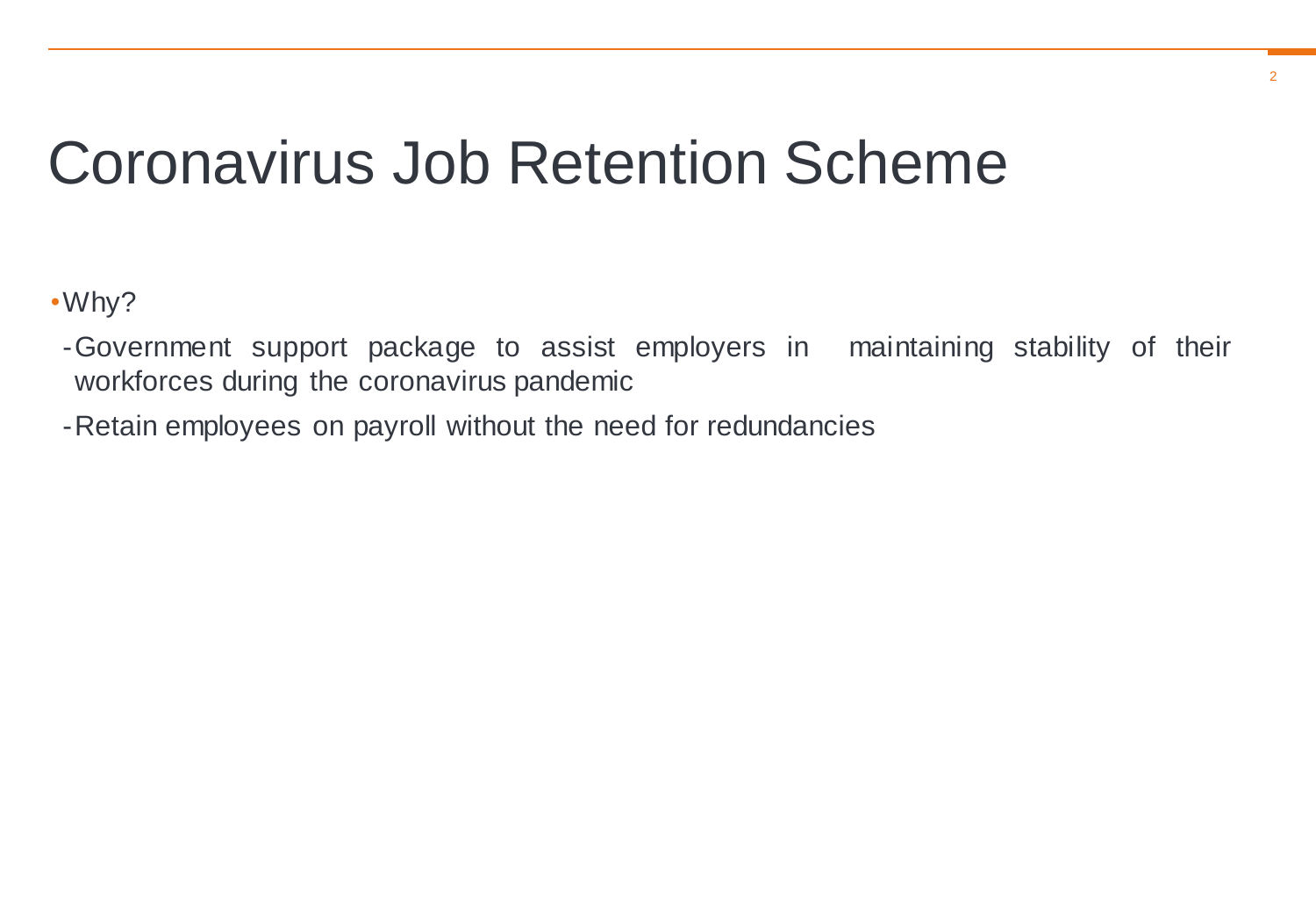•Who?

-A furloughed worker is defined as an employee who has been instructed by the employer to **cease all work** in relation to their employment, who has or will have ceased all work for the employer for at **least 21 calendar days**, and where the instruction is given *"by reason of circumstances arising as a result of coronavirus or coronavirus disease".*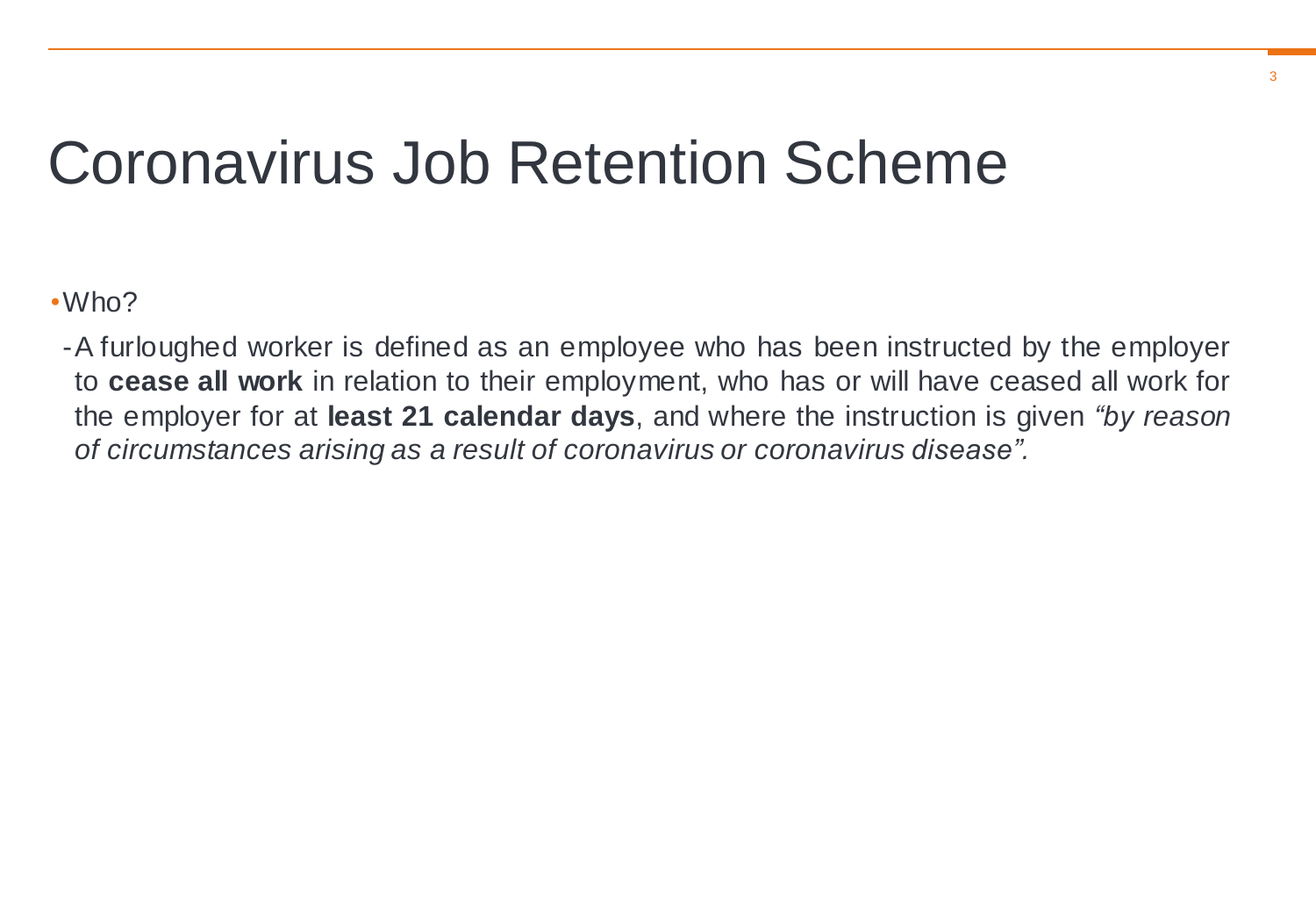•What?

-*to provide for payments to be made to employers on a claim made in respect of them incurring costs of employment in respect of furloughed employees arising from the health, social and economic emergency in the United Kingdom resulting from coronavirus and coronavirus disease.*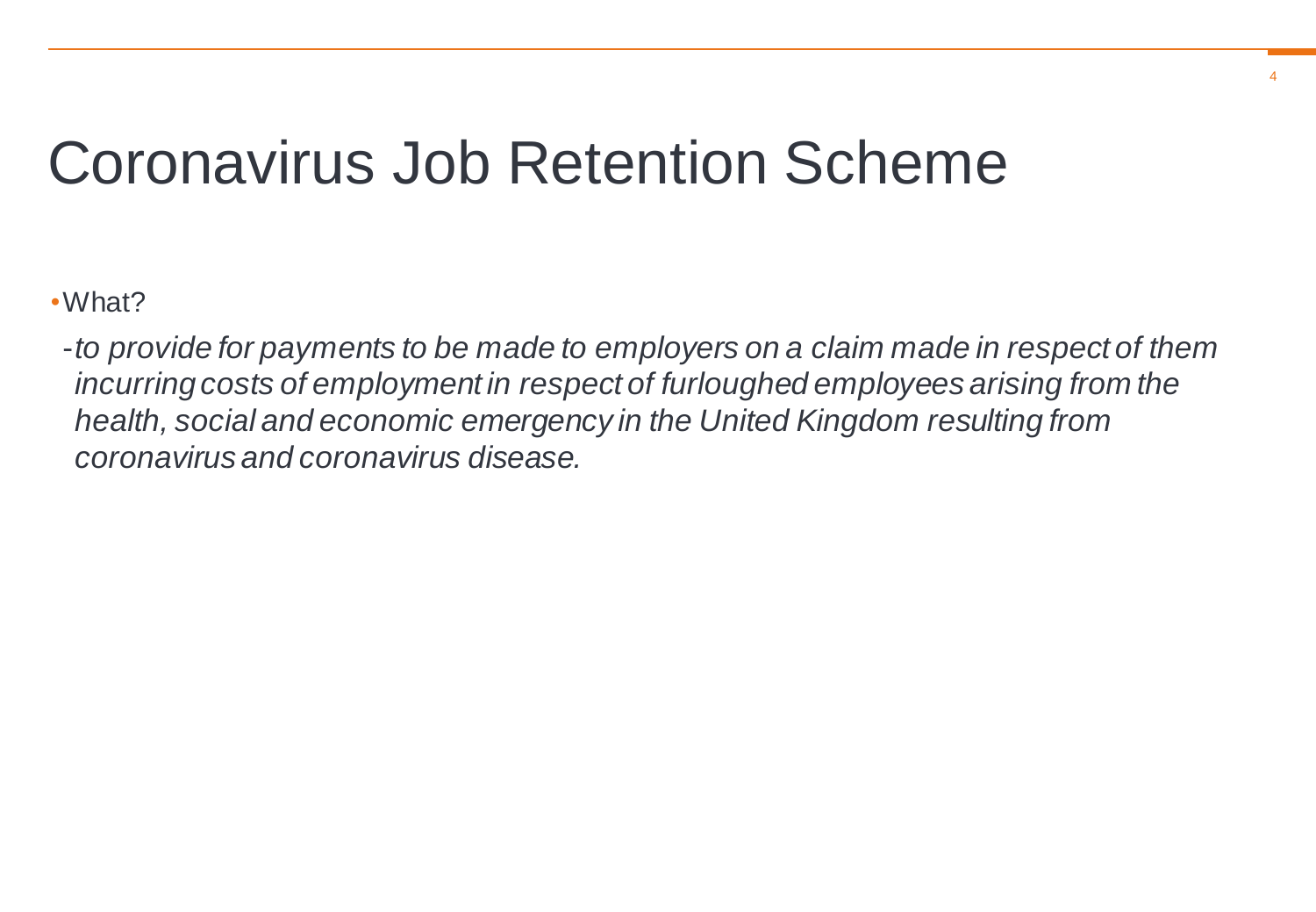•When?

- -Eligibility for employees on payroll on 19 March 2020 (note: required to have been in RTI on that date)
- -Can re-engage employees who have been made redundant or have resigned, and furlough them
- -Scheme ends 30 June 2020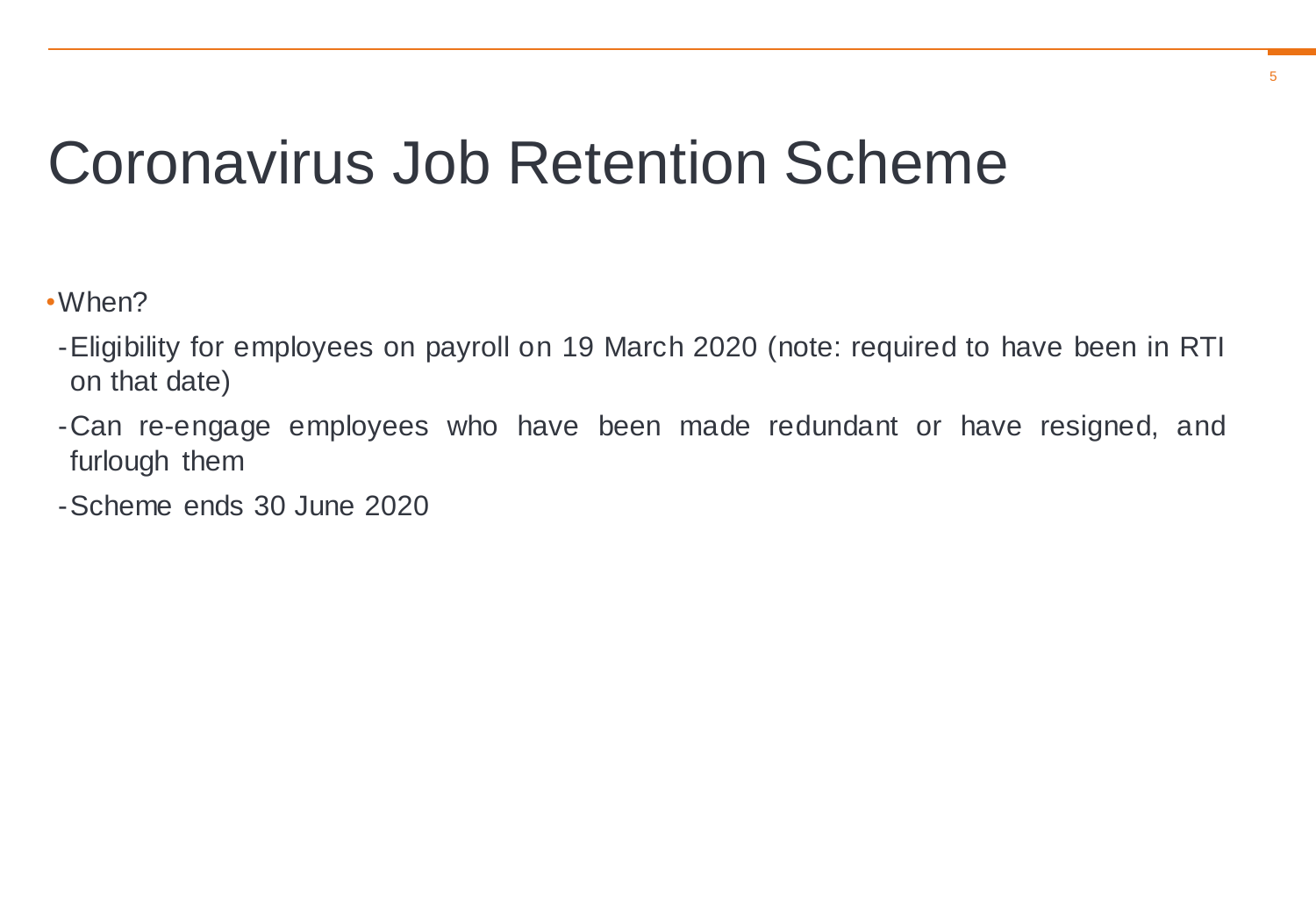•How?

- -Normal legal obligations apply equality and discrimination
- -Must reach agreement with employee to furlough changed working arrangements and reduced pay
- -Evidence required for reimbursement from HMRC

Direction *"only if the employer and employee have agreed in writing (which may be in an electronic form such as an email) that the employee will cease all work in relation to their employment".*

Guidance: "*There needs to be a written record, but the employee does not have to provide a written response..*."

Arguably agreement required, but latest Guidance suggests HMRC will only require confirmation of Furlough, not agreement.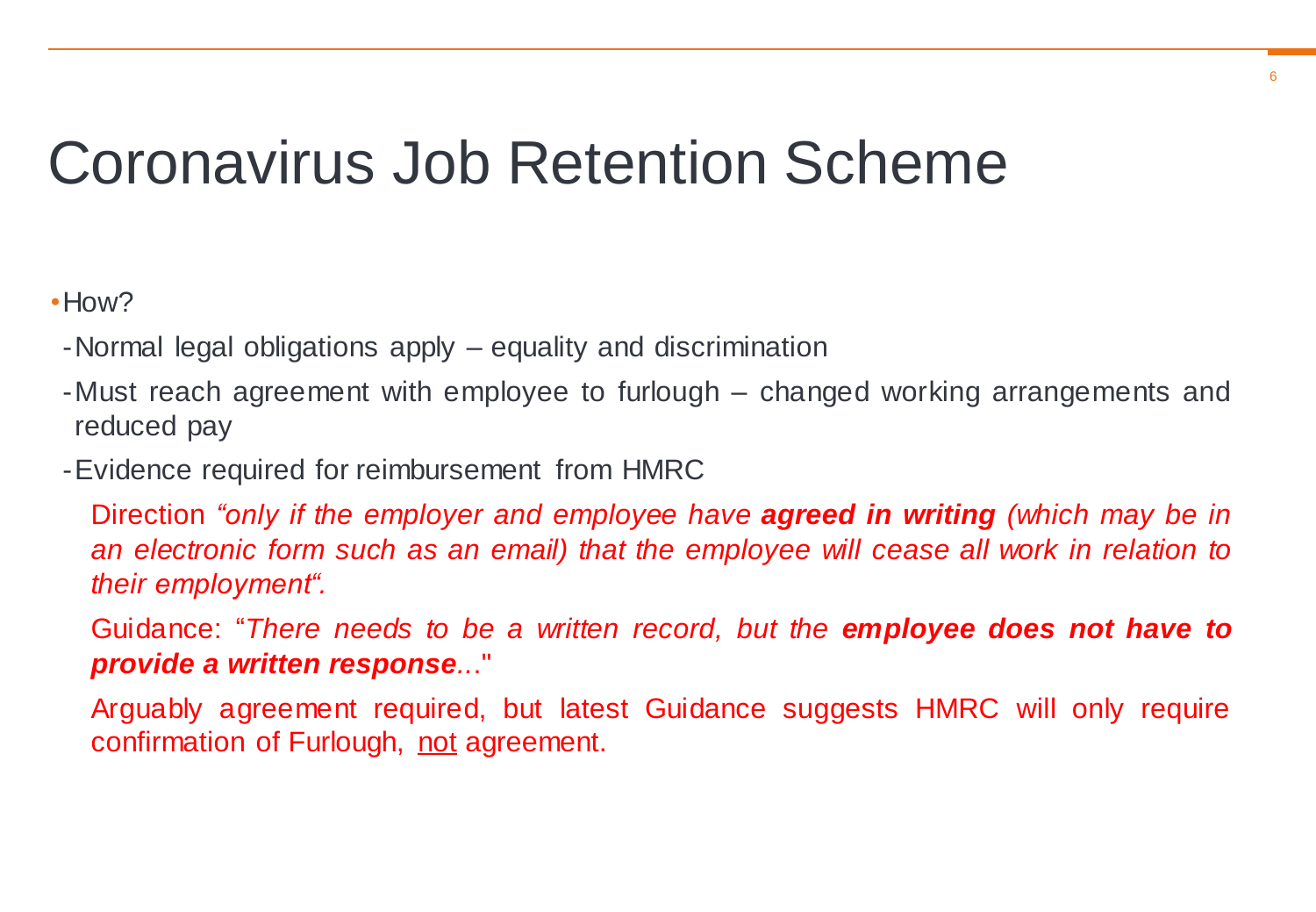#### Tricky issues

- •Shifting sands changes to Government guidance (six iterations) and Treasury Direction
- •Calculating reference salary
- •Interplay between furlough leave and other forms of leave
- •Eligibility 19 March cut-off
- •Scope of prohibition on work for employer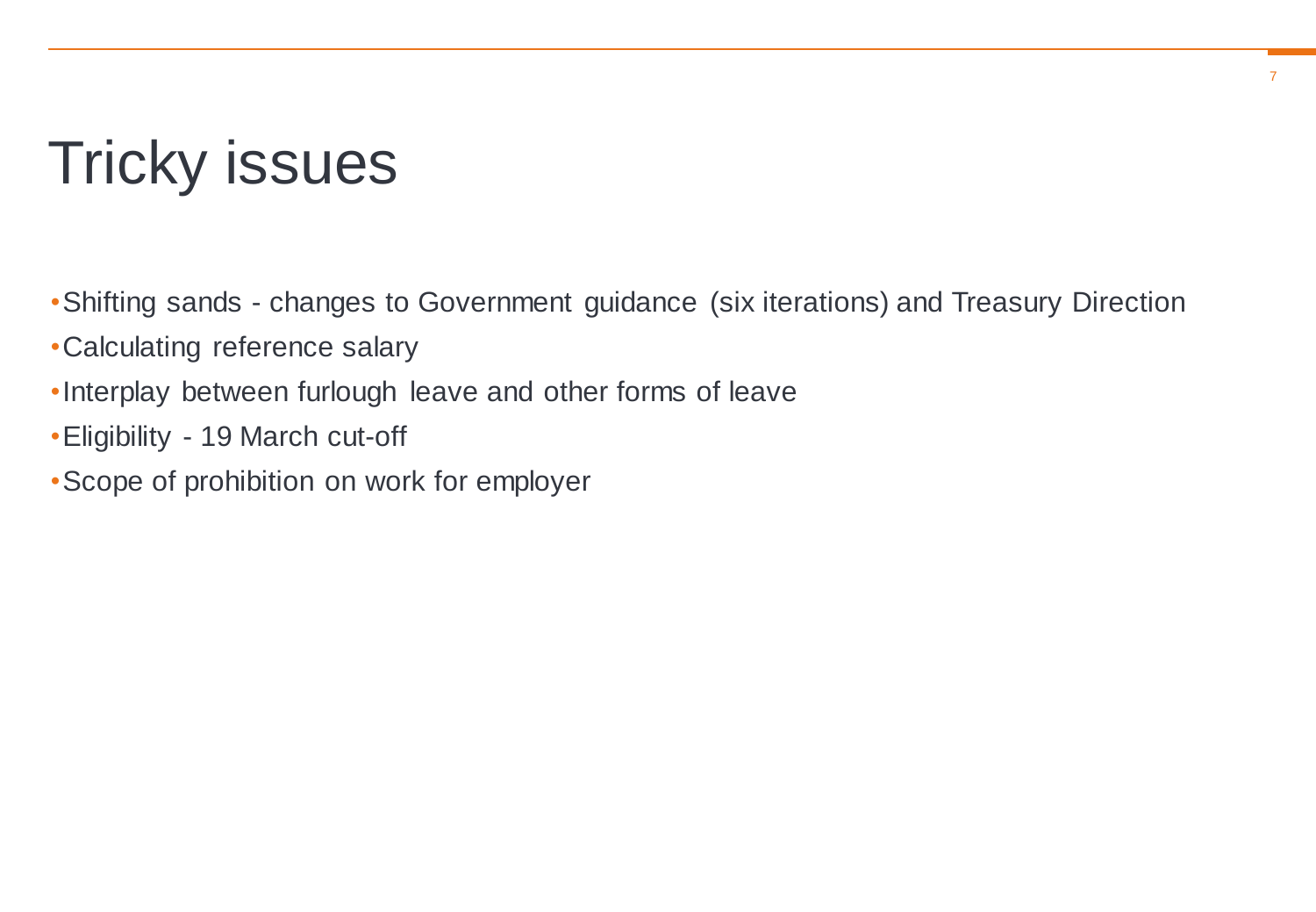#### Reference salary

•Fixed rate employees

•Variable pay employees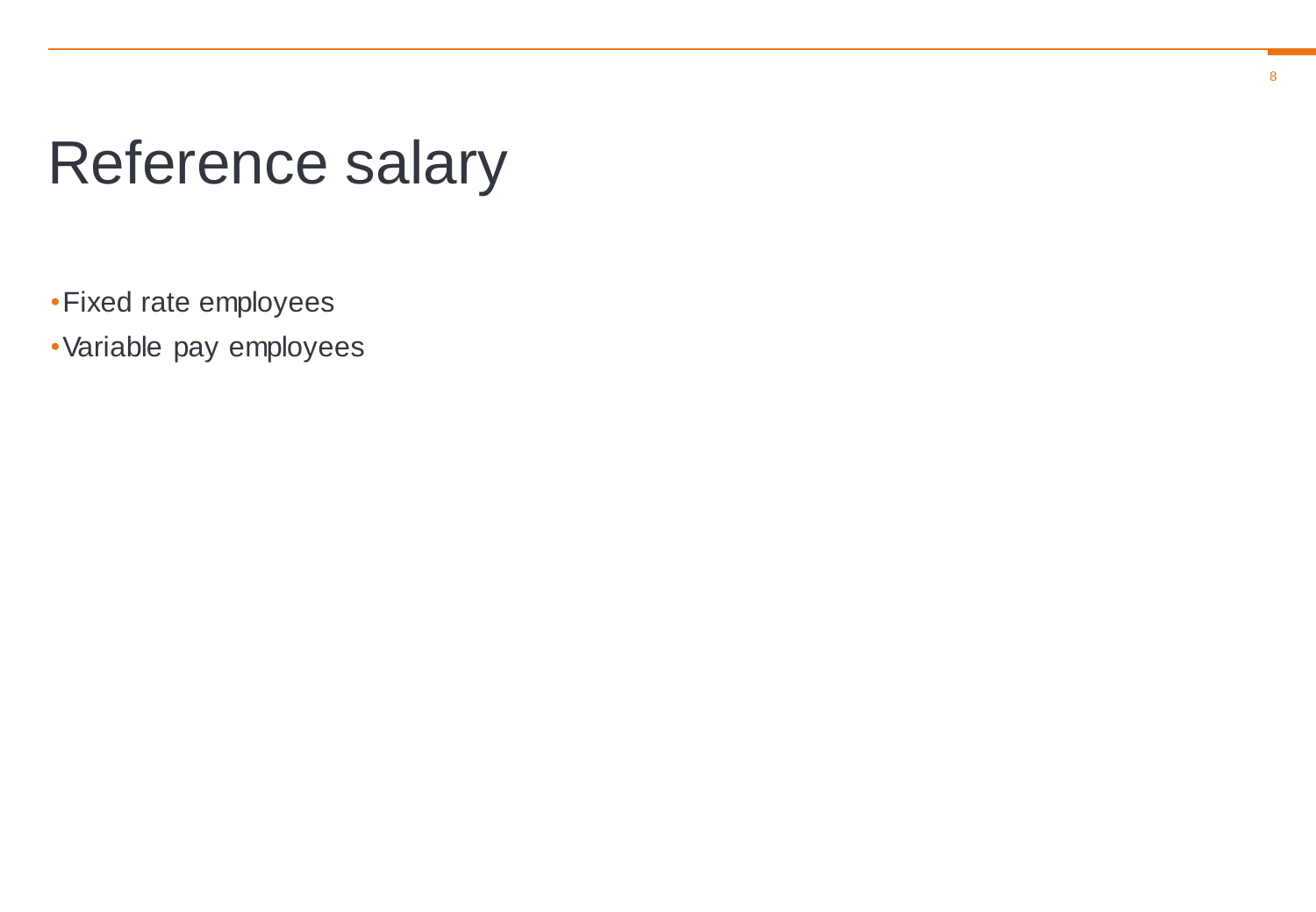#### Holidays and leave

- •Interplay with sick leave
- -Direction furlough period will only start once the employee's eligibility for statutory sick pay (**SSP**) has ended
- -For those who become 'sick' after being placed on furlough, they could remain on furlough and sick leave simultaneously.
- -Interplay with annual leave

Employees may take annual holidays during furlough leave

Employees entitled to **normal pay** (i.e. top up to 100%)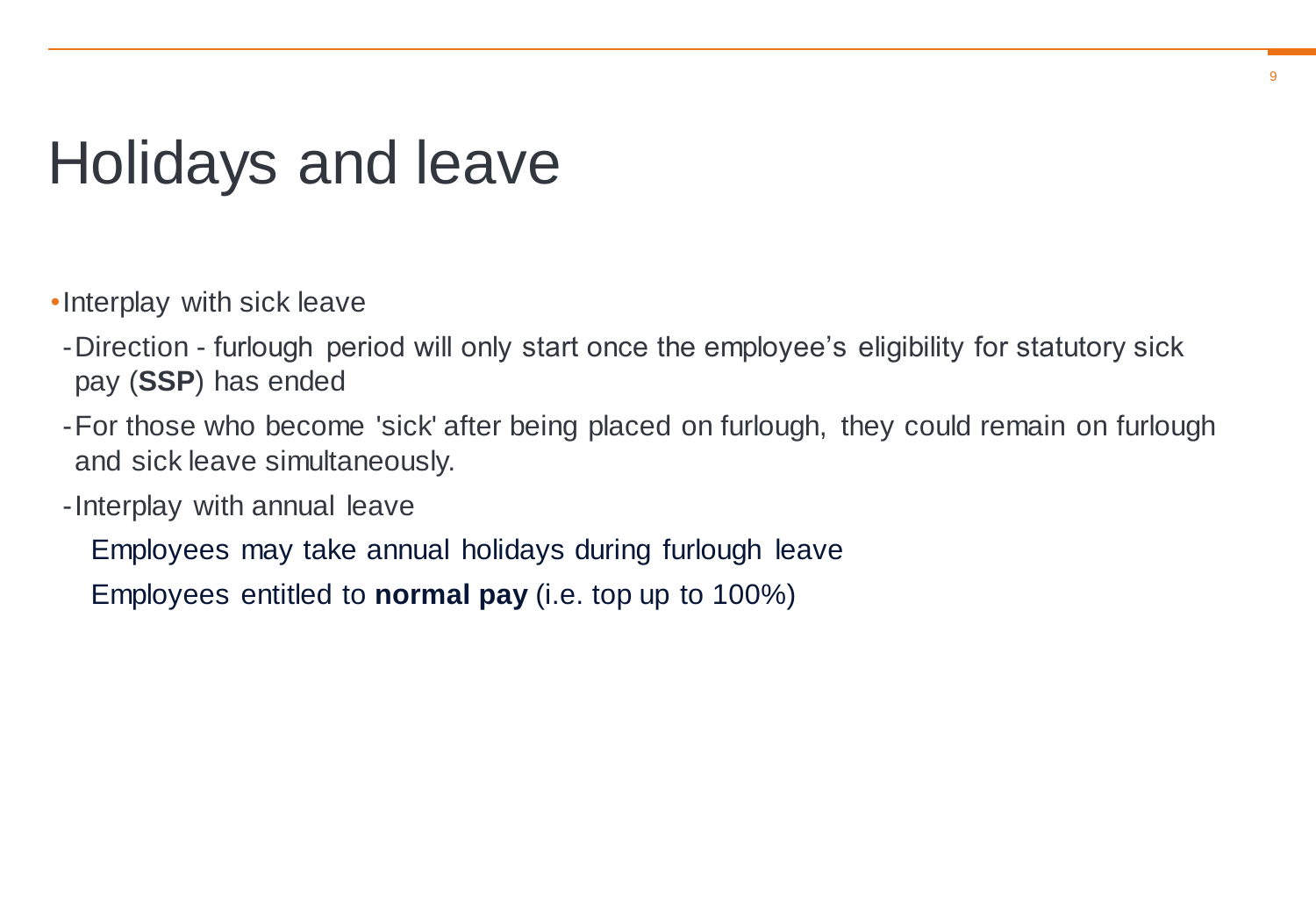### **Eligibility**

•Employees must have been on payroll as at 19 March 2020 **AND** notified to HMRC on a real time information (**RTI**) submission on or before 19 March 2020

-NOTE: many employees who were not on February payroll will not be eligible due to this RTI requirement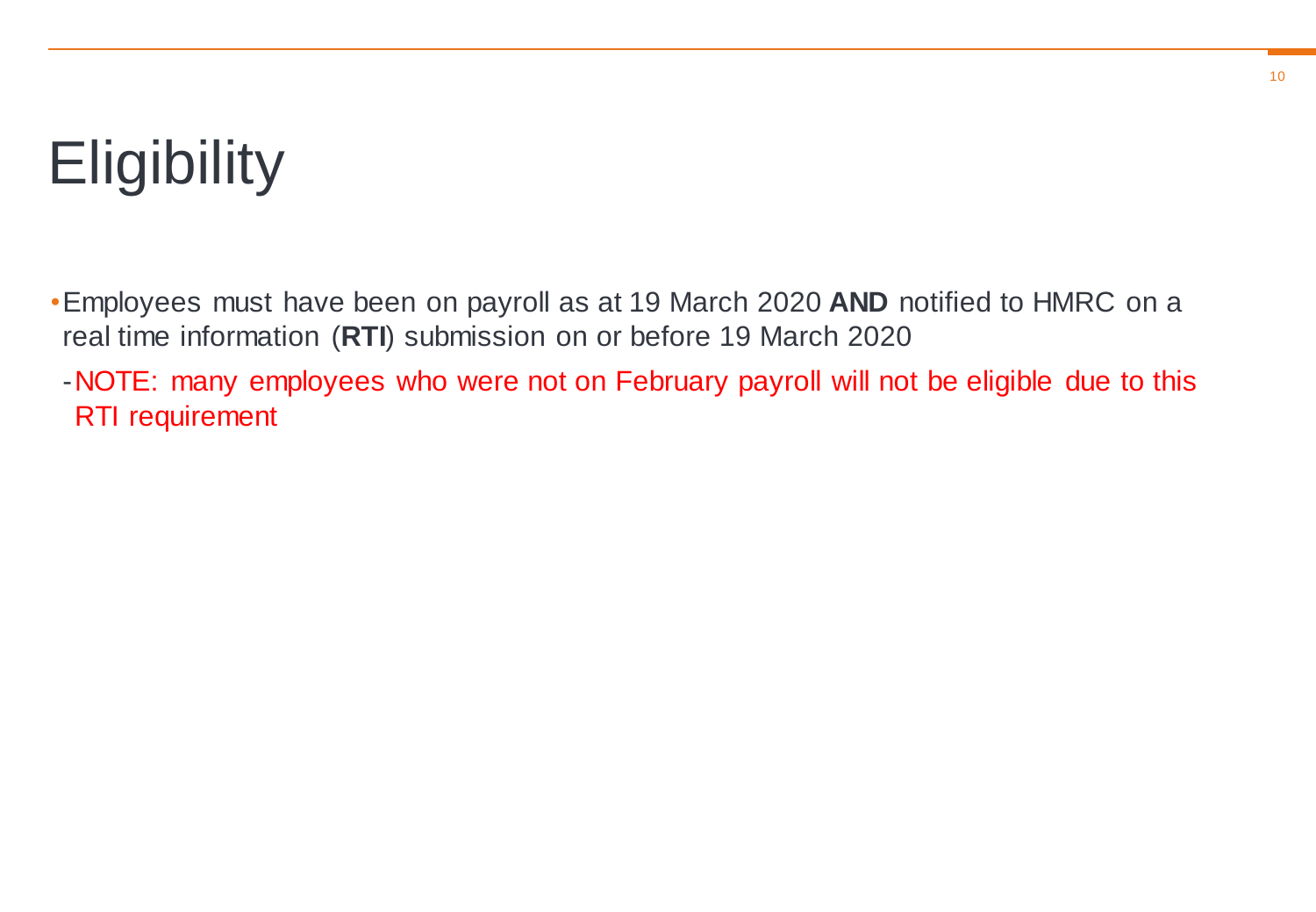#### Scope of prohibition on work

•Employee **must not do any** productive work for the employer (requires some practicality) •Can undertake volunteer work or training or upskilling